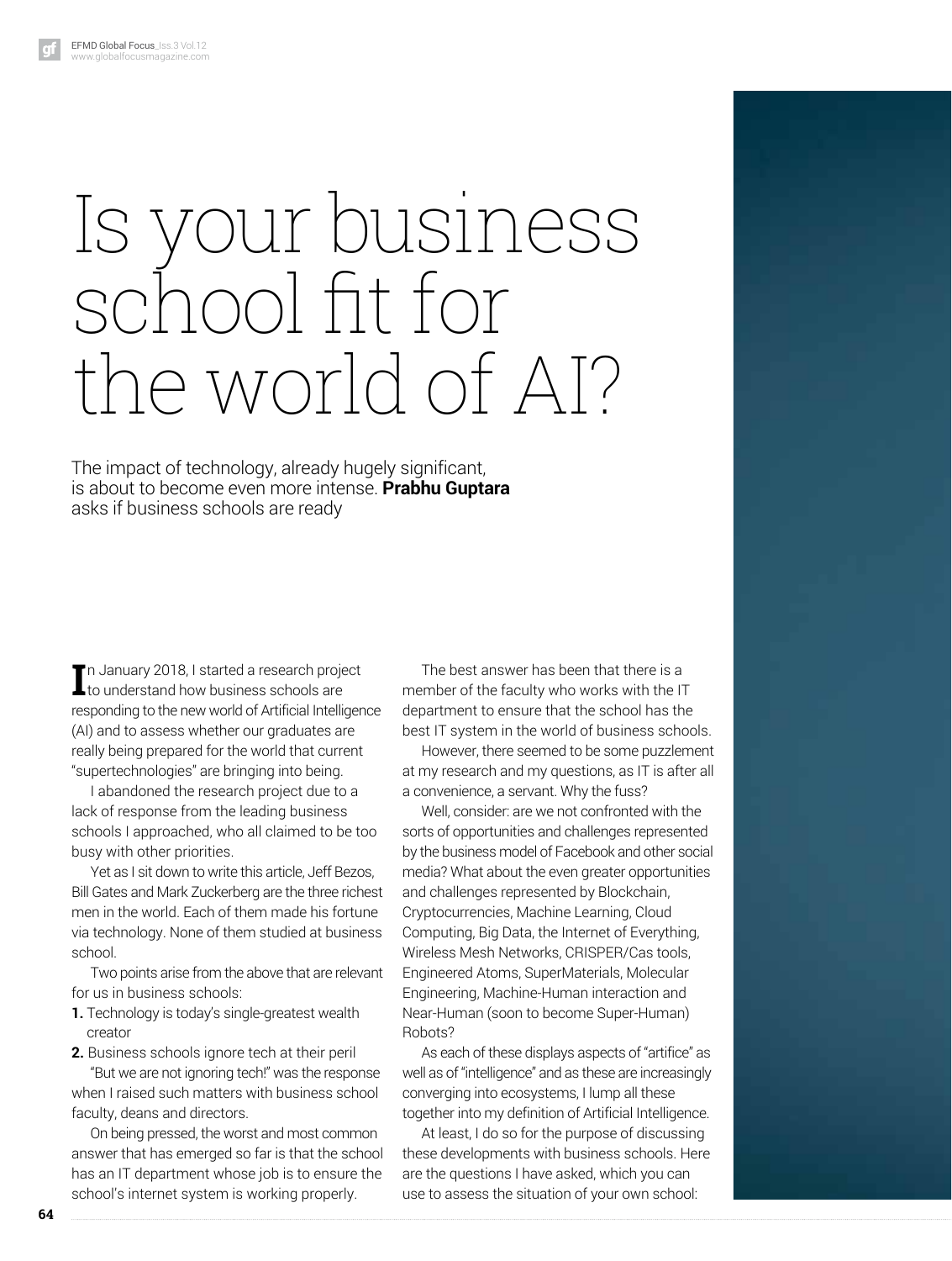## $\boxed{a_n}$

*Consider: are we not confronted with the sorts of opportunities and challenges represented by the business model of Facebook and other social media? What about the even greater opportunities and challenges represented by Blockchain, Cryptocurrencies, Machine Learning, Cloud Computing, Big Data, the Internet of Everything, Wireless Mesh Networks, CRISPER/Cas tools, Engineered Atoms, SuperMaterials, Molecular Engineering, Machine-Human interaction and Near-Human (soon to become Super-Human) Robots?*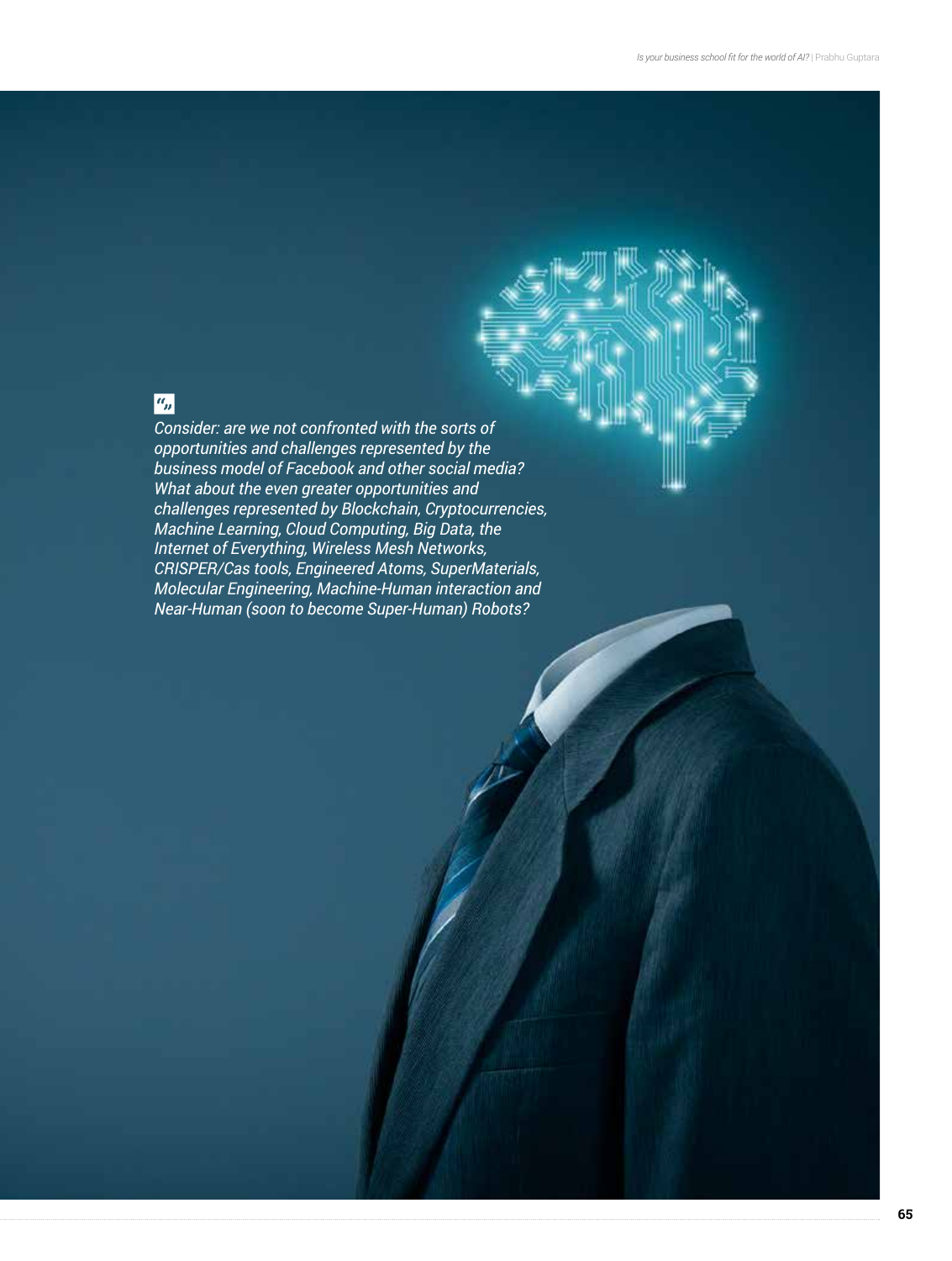#### **A. Governance**

A1: Does your school's Governing Board commission and ensure systematic scouting of digital trends for their implications on governance?

A2: Does that process enable identification and consideration of relevant SWOTs for your school?

*A3:* Does all that make for appropriately speedy adaptation of your school's positioning, competitive advantage, USP and business model?

A4: How does your business school assess whether its approach to IT is aligned to the school's objectives?

#### **B. Faculty**

*B1:* Do the recruitment criteria for all your new faculty explicitly include digital competence in appropriately fine-grained detail? *B2:* Are the abilities of the faculty member(s) responsible for your school's IT (and the IT staff) regularly evaluated objectively by an outside party for competence and not just for data management but also in other critical areas (cloud, mobile, security)?

#### **C. Research**

*C1:* Is AI well integrated into your school's approach to research in all fields?

#### **D. Curricula**

*D1:* Do you commission external audits into whether digital trends are sufficiently integrated into the overall curriculum as well as into individual courses, both in terms of content and in terms of pedagogy?

### $a_{jj}$

*Beyond ensuring that we as citizens do not surrender our privacy and are treated fairly as customers, in a global business world do we not all need to strive for an appropriate global AI governance regime to be put in place?*

#### **Broader questions**

The Facebook – Cambridge Analytica data scandal triggered anguished public discussion on ethical standards for social media companies, for political consulting organisations and for politicians. The UK Information Commissioner's Office recently announced its intention to fine Facebook £500,000 because it "contravened the law by failing to safeguard people's information", a view backed by the UK's Governmental Select Committee, which proposes major new steps towards greater consumer protection, clearer enunciation of the right to privacy and increased curbs on misinformation and propaganda.

We might conclude that while the executives of Facebook demonstrated contextual intelligence, extended networks of relationships, possessed technology-related abilities of a high order, and deployed an extraordinary willingness to seize each and every business opportunity they could see or create, they lacked the sort of moral compass which most human beings would accept and respect as valid.

What has all that to do with your business school? Well, in his book *The Mosaic Principle*, Nick Lovegrove develops six dimensions business schools need to implement in their students' educational journey, the first of which is "morality, compass, ethics, gyroscope".





| $\frac{1}{2}$ or and $\frac{1}{2}$ and $\frac{1}{2}$ fier ob.<br>mirror object to mirror |
|------------------------------------------------------------------------------------------|
|                                                                                          |
| Mirror and airvor object.<br>Peration - "HIRROR_X":                                      |
| Mirror and.use x - Irue                                                                  |
| Mirror mod.use y - False                                                                 |
| airror mod.use $z - false$                                                               |
| Operation - "MIRKOR Y"<br>$Irror$ and use $x - False$                                    |
| <b>ALITOR ROO.USE Y - True</b>                                                           |
| <b>Mirror mod.use z</b> - False<br>Operation - "MIRROR Z"                                |
|                                                                                          |
|                                                                                          |
| Fror mod.use x = False<br>Firror mod.use y = False<br>Firror mod.use z = True            |
| melection at the end -add                                                                |
| ob.select=1                                                                              |
| ler_ob.select-1<br>mtext.scene.objects.activ                                             |
| "Selected" + str(modifier                                                                |
| alrror_ob.select = 0<br>= bpy.context.selected.ob                                        |
| sta.objects[one.name].se                                                                 |
|                                                                                          |
| int("please select exactly                                                               |
| - OPERATOR CLASSES                                                                       |
|                                                                                          |
|                                                                                          |
| pes.Operator):                                                                           |
| X mirror to the selected                                                                 |
|                                                                                          |

ontext); object i